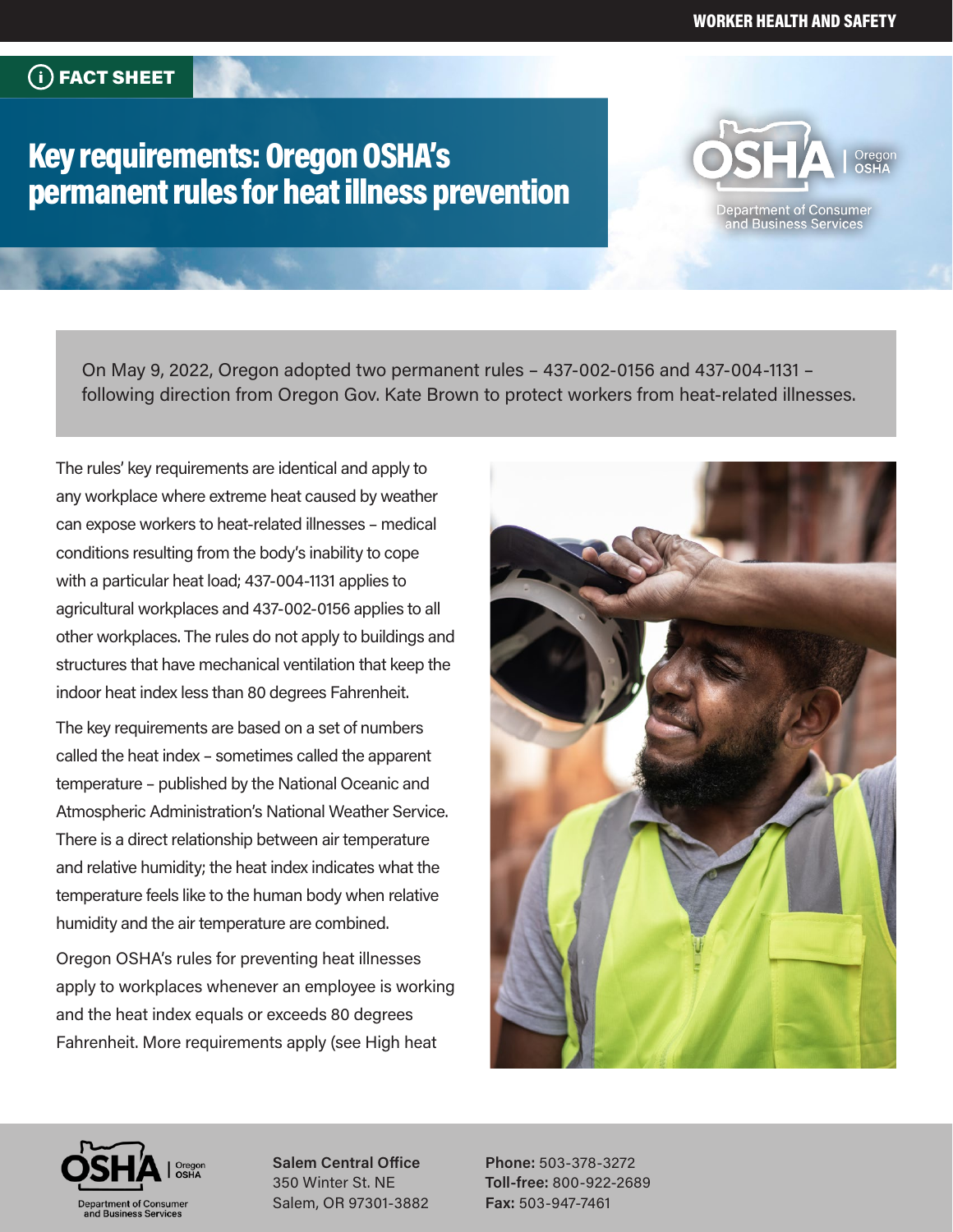practices, below) when the heat index exceeds 90 degrees Fahrenheit.

### **Exemptions – There are both full and partial exemptions in the rules**

**Full exemptions:** Incidental heat exposures, exposures to heat generated from the work process, emergency operations, and buildings and structures that have a mechanical ventilation system that keeps the heat index below 80 degrees Fahrenheit.

**Partial exemptions:** Employers whose employees perform either "rest" or "light" workloads, associated support activities for wildland firefighters, and employees who work from home.

## **KEY REQUIREMENTS**

#### **Access to shade**

Establish one or more shade areas when the heat index equals or exceeds 80 degrees Fahrenheit. Shade may be provided by natural or artificial means that do not expose employees to unsafe or unhealthy conditions and that do not discourage access or use.

Those performing "rest" or light" work, as defined by the rules, are exempt from the provisions for shade when the heat index is less than 90 degrees Fahrenheit. Shade must:

- $\bullet$  Be open to the air or have mechanical ventilation for cooling.
- $\bullet$  Be located as close as practical to the areas where employees are working.
- Accommodate at least the number of employees on recovery, rest, or meal periods so they have room to sit.

When an employee's access to shade is not possible in a particular situation – during high winds or when an

employee is walking through range land, for example – the employer must identify and implement cooling measures that provide equivalent protection to shade.

#### **Drinking water**

Other rules require water to be provided at all times, but the specific requirements for these rules are described below.

- $\bullet$  Enough drinking water must be available so that each employee can consume 32 ounces per hour.
- Drinking water must be cool (66 to 77 degrees Fahrenheit) or cold (35 to 65 degrees Fahrenheit).
- Drinking water packaged as a consumer product and electrolyte-replenishing drinks that do not contain caffeine – sports drinks, for example – are acceptable substitutes, but should not completely replace the required water.

Employers are not required to supply the entire quantity of drinking water for employees at the beginning of a shift; employers may begin the shift with smaller quantities of water if they have a procedure that ensures any water consumed during the shift will be replaced.

Those performing "rest" or light" work, as defined by the rules, are exempt from the specific quantities of water when the heat index is less than 90 degrees Fahrenheit but still required in other Oregon OSHA provisions.

#### **Supervisor and employee training**

By June 15, 2022, employers must ensure that all employees – including new , supervisory, and nonsupervisory employees – are trained in the following topics, in a language they can readily understand, before they begin work at sites where the heat index will be 80 degrees Fahrenheit or higher:



*The Technical Section of Oregon OSHA produced this fact sheet to highlight health and safety programs and rules. The information is intended to supplement the rules and provide best practices to employers.*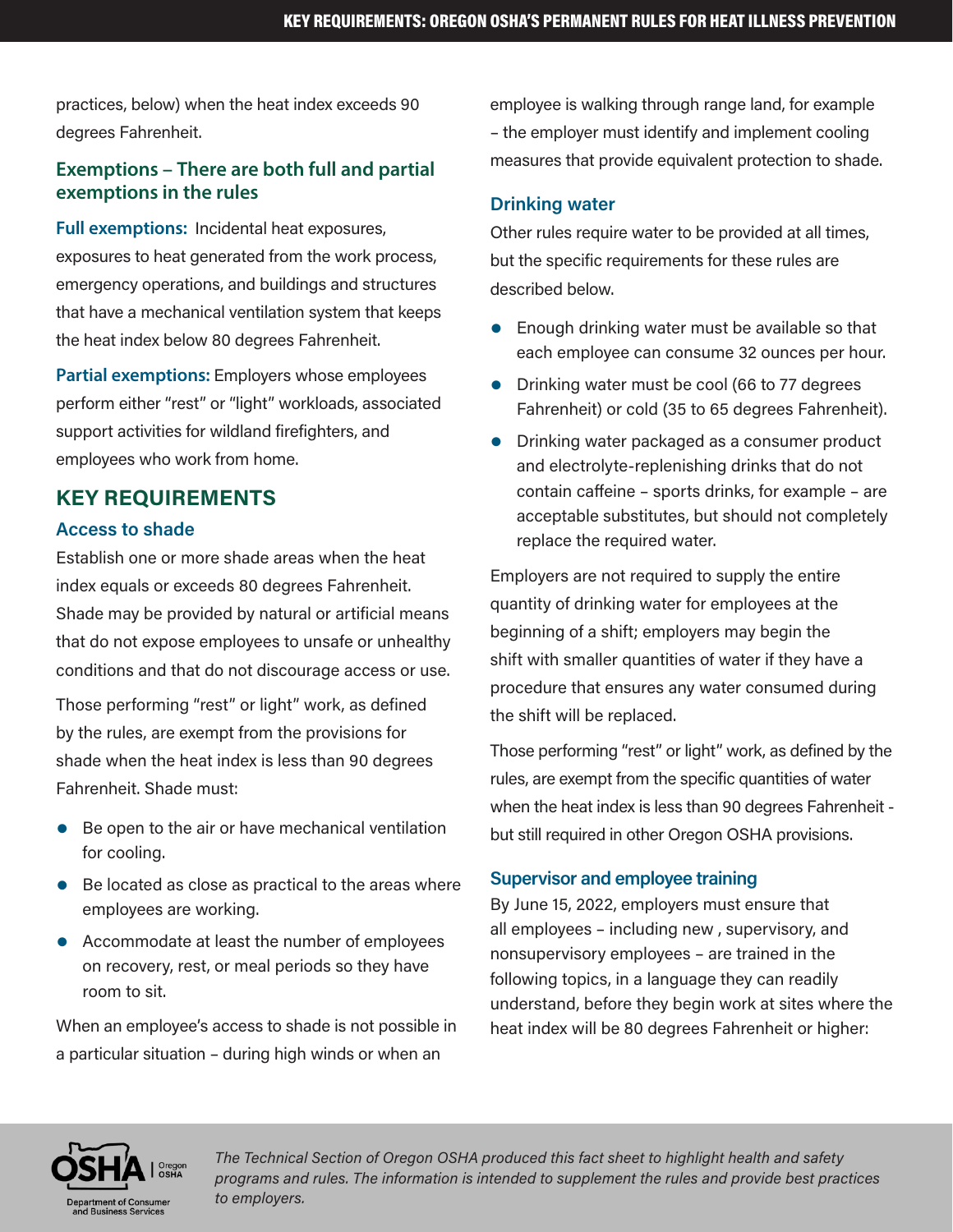- $\bullet$  The environmental and personal risk factors for heat illness, including the extra burden of heat caused by exertion, clothing, and personal protective equipment.
- $\bullet$  The procedures for complying with the requirements of this standard, including the employer's responsibility to provide water, daily heat index information, shade, cool-down rests, how to report symptoms of heat-related illness, and access to first aid, as well as the employees' right to exercise their rights under this standard without fear of retaliation.
- How to adapt to working in a hot environment.



- $\bullet$  The importance of employees immediately reporting symptoms or signs of heat illness – in co-workers or themselves.
- The effects of noniob factors such as medications, alcohol, and obesity – on tolerance to heat stress.
- $\bullet$  The main types of heat-related illnesses heat cramps, heat exhaustion, heat syncope, and heat stroke – and their signs and symptoms.
- The importance of frequent consumption of small quantities of water, up to 32 ounces per hour.

Those performing "rest" or light" work, as defined by the rules, are exempt from the training requirements when the heat index is less than 90 degrees Fahrenheit.

#### **High heat practices**

When the heat index exceeds 90 degrees Fahrenheit, employers must implement the following additional high heat practices:

- Ensure that effective communication by voice, observation, or electronic means is maintained so that employees working at the site can contact a supervisor when necessary. Cellphones and text messaging may be used for this purpose only if reception in the area is reliable.
- Ensure that employees are monitored for signs of heat illness, and whether medical attention is necessary, using one or more of the following:
	- Regular communication with employees working alone – by radio, cellphone, or other alternative means.
	- A mandatory buddy system.
	- Other equally effective means of observation or communication
- Designate and equip one or more employees at each site who can call for emergency medical



*The Technical Section of Oregon OSHA produced this fact sheet to highlight health and safety programs and rules. The information is intended to supplement the rules and provide best practices to employers.*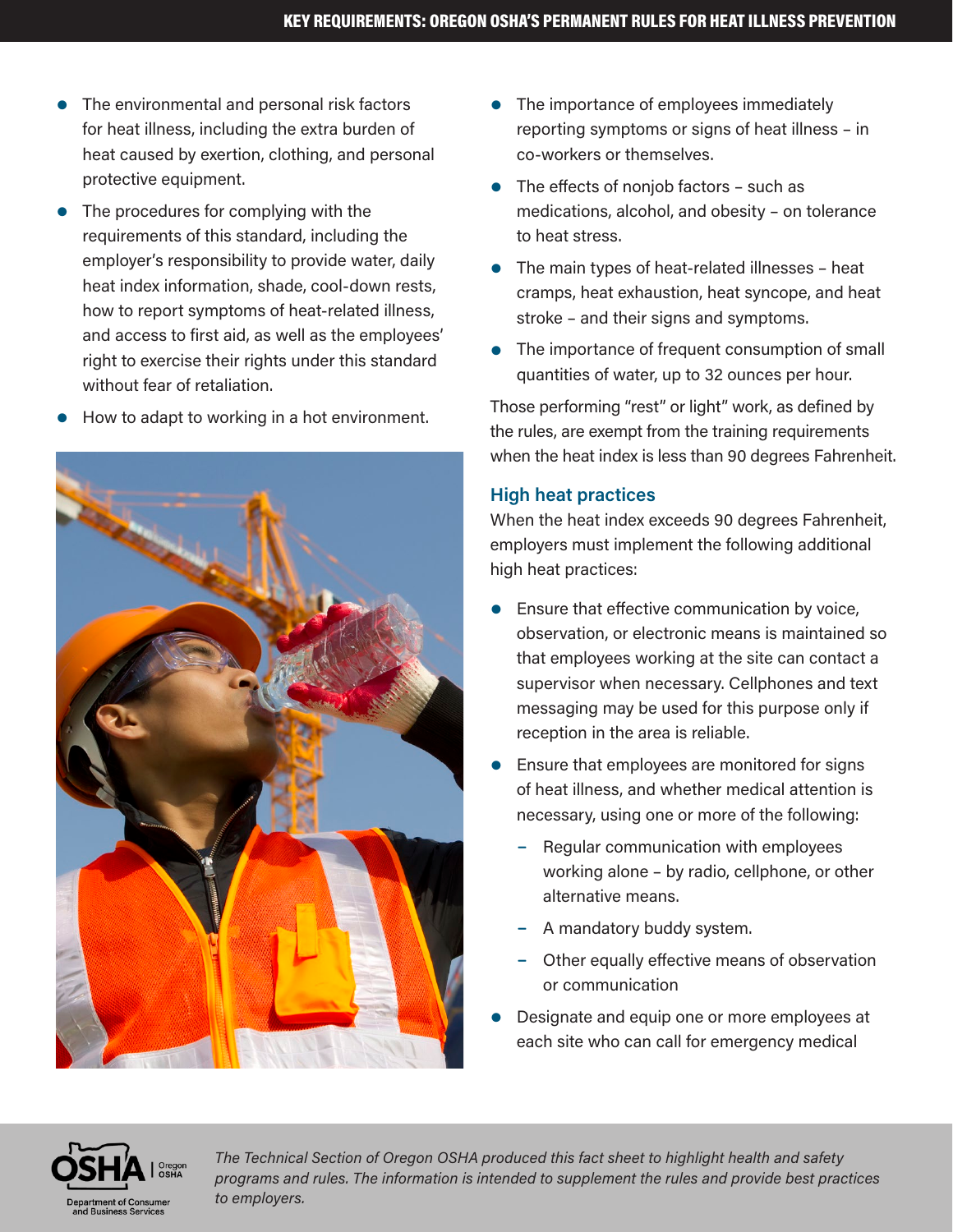services and allow other employees to call for emergency services when designated employees are not immediately available.

- Ensure that each employee takes heat illness prevention rest breaks, based upon one of the three options in the rules, regardless of the length of the shift.
	- $-$  The rest break can take place with any other meal or rest period required by policy, rule, or law if the timing of the break coincides with the required meal or rest period.
	- The preventive cool-down rest break is a work assignment.

#### **Emergency medical plan**

When the ambient temperature at a site exceeds the heat index of 80 degrees Fahrenheit, employers must implement an emergency medical plan that complies with 437-002-0161, Medical and first aid (agricultural

employers must implement, per [437-004-1305\(4\)\)](https://gcc02.safelinks.protection.outlook.com/?url=https%3A%2F%2Fosha.oregon.gov%2FOSHARules%2Fdiv4%2Fdiv4K.pdf&data=05%7C01%7CDominic.L.GROSHONG%40dcbs.oregon.gov%7Ca8d2b162691a447ccb3f08da49a2ae60%7Caa3f6932fa7c47b4a0cea598cad161cf%7C0%7C0%7C637903260300557269%7CUnknown%7CTWFpbGZsb3d8eyJWIjoiMC4wLjAwMDAiLCJQIjoiV2luMzIiLCJBTiI6Ik1haWwiLCJXVCI6Mn0%3D%7C3000%7C%7C%7C&sdata=ypgqe0SEuvedG1gh9aPnGyUfGoF54xkQSgPqOnvUt90%3D&reserved=0), and includes procedures for:

- Responding to employees' signs and symptoms of possible heat illness, including the use of first aid and how emergency medical services will be provided. If a supervisor observes or an employee reports signs or symptoms of heat illness, the supervisor must take immediate action appropriate to the severity of the illness.
	- If a supervisor observes signs or an employee reports symptoms of heat illness, the employee must be relieved from duty and provided with a means to reduce body temperature.
	- If the signs or symptoms indicate severe heat illness – such as decreased consciousness, staggering, vomiting, disorientation, irrational behavior, or convulsions – immediately implement the emergency response procedures.





*The Technical Section of Oregon OSHA produced this fact sheet to highlight health and safety programs and rules. The information is intended to supplement the rules and provide best practices to employers.*